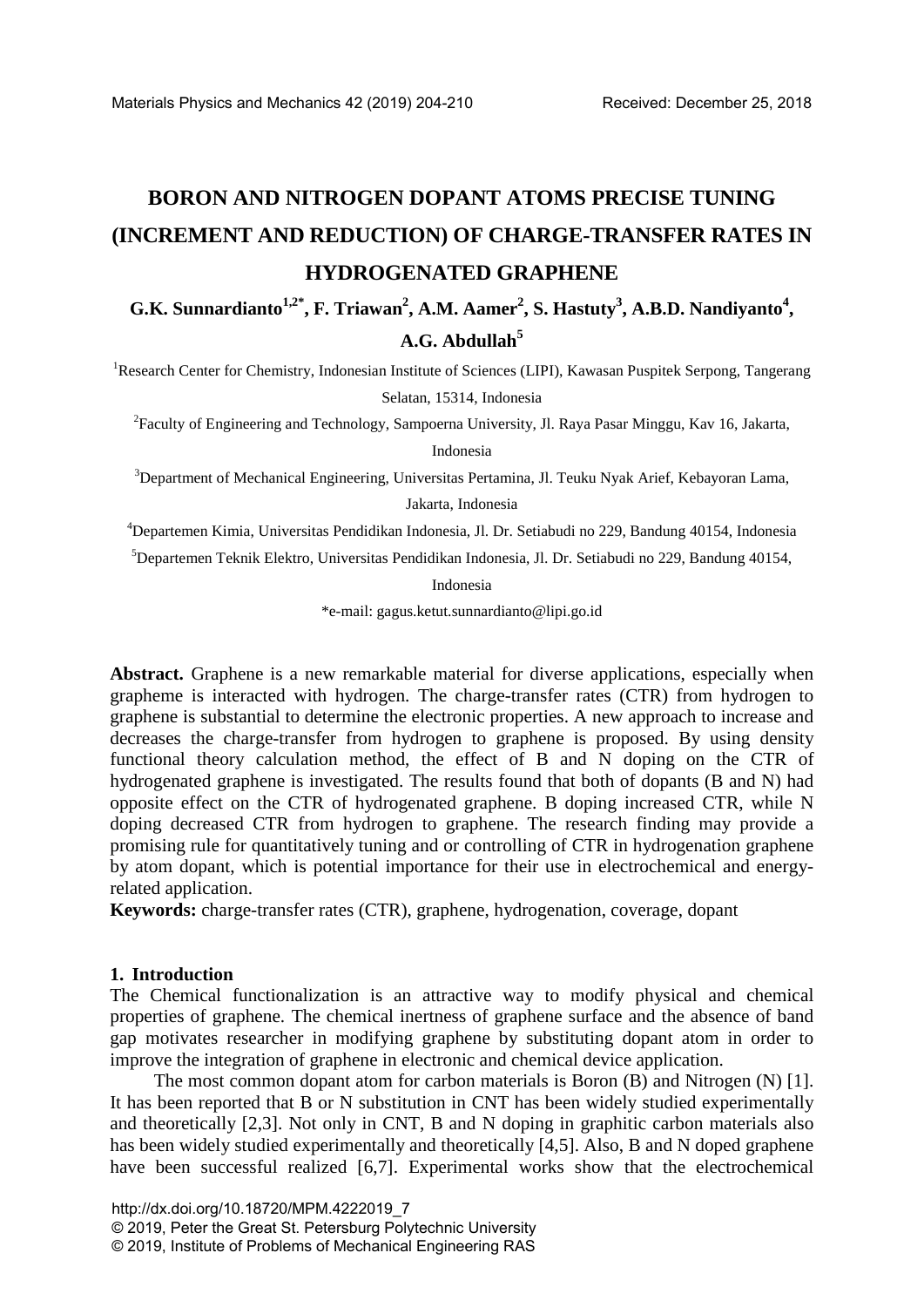performance of B and N doped graphene is better than pristine graphene [8]. B and N can form the most stable defect and can be readily incorporated in graphene lattice [1,9]. Additionally, B and N doped graphene materials are highly promising materials for electronic, electrochemical applications, and transport properties [10, 11], such us energy storage [12], sensing [13] and capacitors [14].

Doping of graphene with N was realized experimentally [15,16] and has promising properties towards application in the field of electrochemical sensing [15], lithium-ion batteries [17], p-n junction [18] and fuel cells [19].

Hydrogen is a widely available element, an ideal partner for carbon atoms to make strong covalent [20] and the most broadly used as adsorbate to functionalize graphene [21]. Furthermore, hydrogen on graphene surface has been the subject of intense studies for hydrogen storage [22,23]. Hydrogenations of these doped graphene appear to be feasible route to have hydrogenated of doped graphene. The charge-transfer rate from hydrogen to graphene is substantial to determine the electronic properties of graphene for diverse applications. Therefore, how to tune the CTR from hydrogen to graphene is important to be revealed.

Recently, Sunnardianto et al. [24] succeeded to derive the rule to determine the chargetransfer rates (CTR) from hydrogen to graphene in wide range of coverage. The finding reveals that the CTR roughly shows a linear behavior from 0.22e for the dilute limit to 0.15e for the half- coverage limit [24]. The next step is how to control the CTR (increase and decrease of CTR) by dopant atom.

To the best of our knowledge, the impact of dopant (B and/or N atoms) on CTR of hydrogenated graphene has not been explored yet. In order to fundamentally understand how to tune and or control of CTR value in optimizing graphene for device application, a simple strategy to control and conveniently tune of CTR from hydrogen to grapheme was proposed in this study. This study would give a tremendous impact on the design of doped graphene system from the electrochemical device application point of view. On the other hand, it would also open new ways on how to design and control CTR of hydrogenated doped graphene.

#### **2. Materials and method**

In this study, the arrangement of hydrogen atom randomly on B and N doped graphene were considered. At each coverage (H/C: 0.125, 0.25, 0.375), ten possible configurations of hydrogen arrangement were used. In this case, the effect of single dopant on the CTR of hydrogenated graphene was proposed. As for N doped graphene, three common C-N bonding configurations are normally obtained when doping nitrogen into the graphene lattice; pyridinic N, pyrrolic N, and graphitic N. Graphitic N is the substitution of carbon atom by nitrogen, pyridinic N is the substitution of carbon atom by nitrogen at the edge of vacancy. Experimentally observed pyridinic N type is energetically favorable for high concentration of N, but thermally unstable, while graphitic N type is the most energetically favorable than other N types doping for low concentration of N [25]. Since a single doping was used, so N-graphene in the form of graphitic N was considered.

The structure models used for simulation are graphene sheets consisting 47 carbon atoms in rectangular super cells (see Fig. 1). For low coverage of H adsorption, the most favorable H adsorption site is the nearest-neighbor position of the dopant site for B and N doped graphene and for larger H coverage the formation of dimers close to the dopant site is energetically favorable over hydrogenation [20]. In these simulations, we keep at least two or three of hydrogen atoms lie on the carbon atoms neighboring the substitution boron sites to know the effect of dopant to the CTR.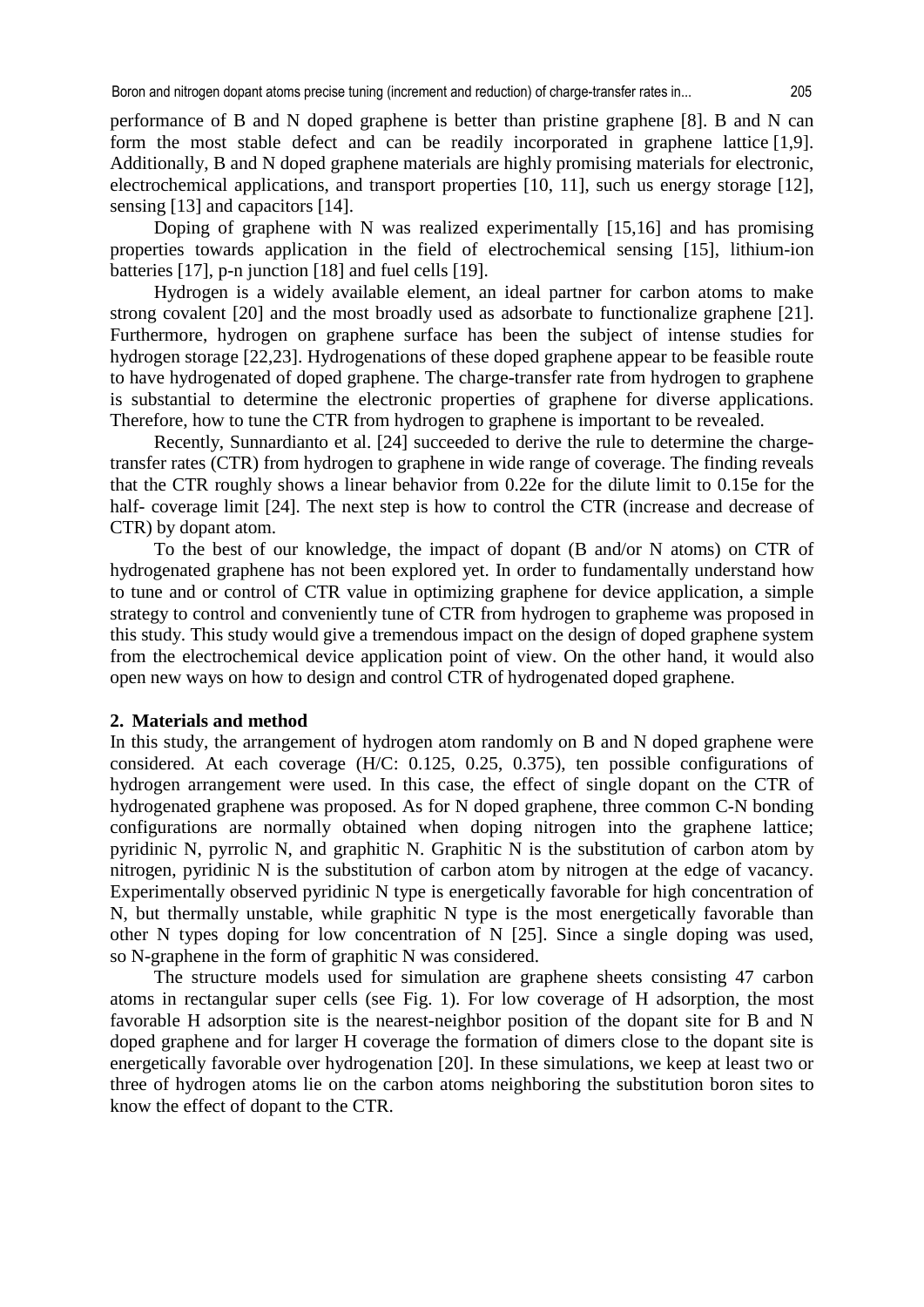

**Fig. 1.** The structures of N and B doped graphene in certain hydrogen coverage (H/C: 0.375). The upper is N doped graphene and the lower panel is B doped graphene. The yellow, blue, purple and red atoms denote carbon, hydrogen, nitrogen and boron, respectively

Calculations were done using density functional theory [25] implemented in the quantum espresso (QE) code [26, 27]. The local density approximation by the Perdew-Zunger parametrization was adopted [28]. The projector-augmented wave method and ultra-soft pseudo potential were used [29, 30]. The parameters for hydrogenated of doped graphene in a super cell were the energy cut off of 40 Ry for the plane wave expansion of the wave function and 400 Ry for the expansion of the augmented charge. The convergence criterion for the structural optimization was that the total absolute value of the inter-atomic force vector became less than  $10^{-4}Ry/a.u$ . The distance between graphene planes was separated by 10 Å in order to avoid interaction between layers. Distribution of k-points on a mesh of 12x12x1 was selected via Monkhrost Pack scheme [31]. The distribution of the transferred charge was estimated by determining charge difference from the neutral value on each atom site of graphene. The local charge assigned at each atomic site was obtained by the Löwdin charge analysis [32].

#### **3. Results and discussion**

**Reduction of CTR by nitrogen doping.** We found that N doped graphene is energetically favorable than B doped graphene, this is in agreement with the previously calculation [1]. In this case, the N atom form covalent bonds with the C atom with bond length of C-N of 1.41 Å. If we compare it with bond length of C-C in pristine graphene which is around 1.42 Å, we could conclude that the N doped only a little bit distort the graphene lattice and N atom a little bit moves downward but still keeping the planar graphene structure. Once hydrogenation is introduced, the nitrogen atom moves more downward of 0.13 Å and hydrogenated carbon atom move upward of 0.37 Å with C-H bond length 1.15 Å. Since the C-H bond length a bit longer/weaker, the CTR from hydrogen atom to carbon atom in graphene decrease.

As seen in Fig. 2 and Table 1, we found CTR is around 0.1852e for low H coverage (represented by  $H/C = 0.125$ ), when the more hydrogen are sequentially introduced into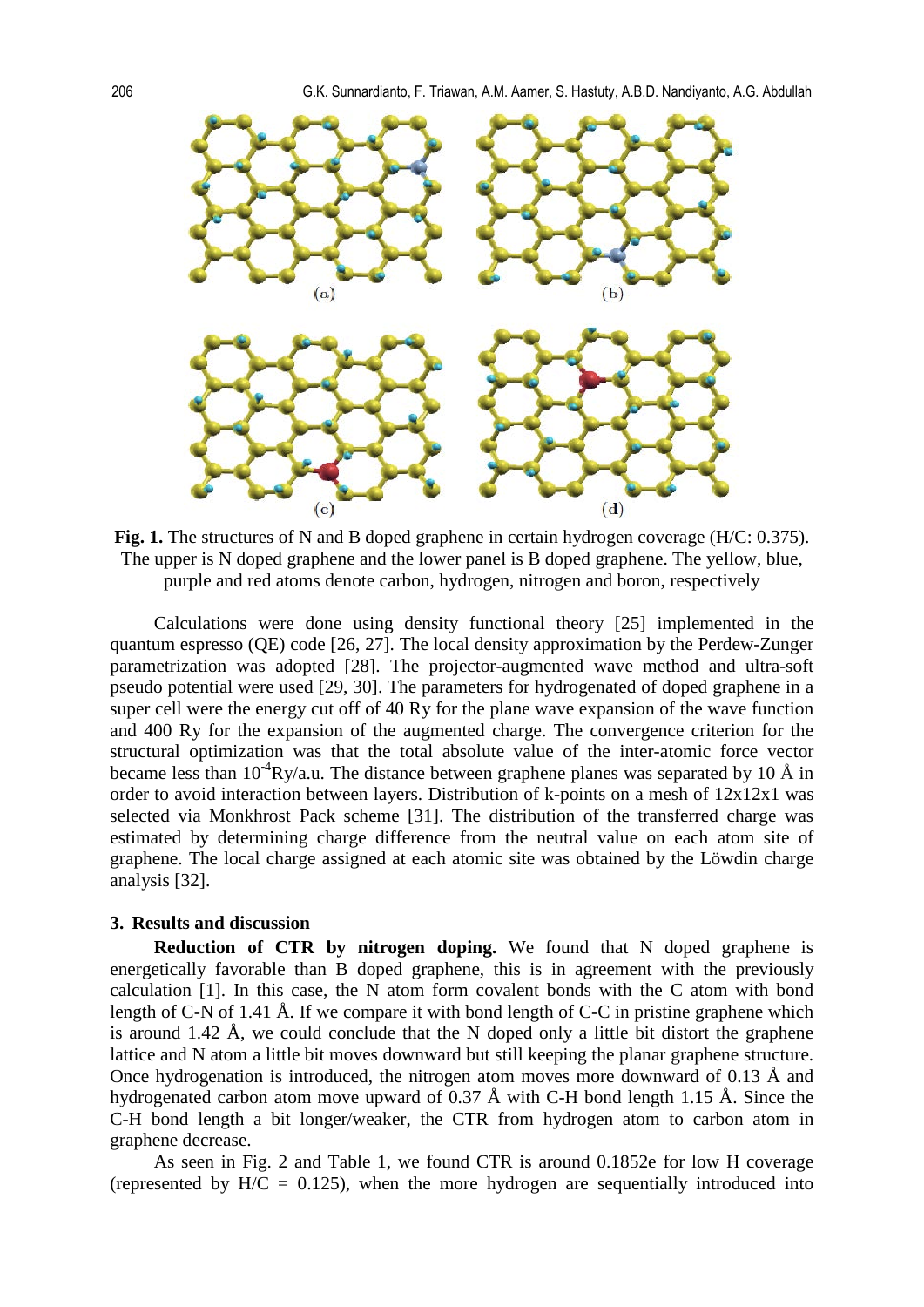N-graphene up to  $H/C = 0.25$  (middle coverage), CTR decrease to be around 0.1727e, after continuously H adsorbs on the N-graphene up to  $H/C = 0.375$  (high coverage), CTR decrease to be around 0.1584e. There are two conclusions based on the result. Firstly, substitution of N doping modulates CTR from hydrogen to grapheme. In this case, CTR per hydrogen decrease is about by 0.01e for low coverage and middle coverage and by 0.002 e/H for high coverage of adsorbed H. Secondly at the whole, in accordance with hydrogenation on pristine graphene, hydrogenated on N doped graphene also show CTR from hydrogen to N doped graphene decrease linearly with respect to increasing of hydrogen coverage.



**Fig. 2.** The CTR of hydrogen on N doped graphene. For comparison, the data CTR for hydrogenation on pristine graphene is shown. A solid blue circle and solid green circle denote CTR of hydrogen on pristine graphene and N doped graphene, respectively

Table 1. The averaged CTR value (Av-CTR) of hydrogenation of N doped graphene in different coverage of H. The standard deviation of CTR (SD) coming from random arrangement is also shown

| Materials               | H/C   | $Av-CTR [e]$        | SD [e] |
|-------------------------|-------|---------------------|--------|
| Graphene $(47C+6H+N)$   | 0.125 | $0.1852 \pm 0.0016$ | 0.0051 |
| Graphene+ $(47C+12H+N)$ | 0.25  | $0.1727 \pm 0.0012$ | 0.0038 |
| Graphene+ $(47C+18H+N)$ | 0.375 | $0.1584 \pm 0.0011$ | 0.0034 |

**Enhancement of CTR by boron doping.** As for B doped graphene, we found a B-C bond length before hydrogenation is around 1.49  $\AA$  in consistent with previously calculation [20], while the nearest-neighbor of C-C bond length are slightly shortened of 1.40 Å. After hydrogenation the B-C bond length weaker to be 1.52 Å, Boron move upward of 0.42 Å and hydrogenated carbon atom move upward of 0.52 Å with the nearest C-H bond length B doping is around 1.14 Å.

If we compare the C-H bond length on N doped graphene, the C-H bond length on B doped graphene is strengthened. It is indicated that CTR increase. Also compared with N doped, B atom induces a bigger lattice distortion in graphene system because the size of boron atom is larger than carbon so the presence of boron modifies the structure of graphene, while the size of N atom is close to the carbon.

As seen in Fig. 3 and Table 2, we found CTR is around 0.2133e for low H coverage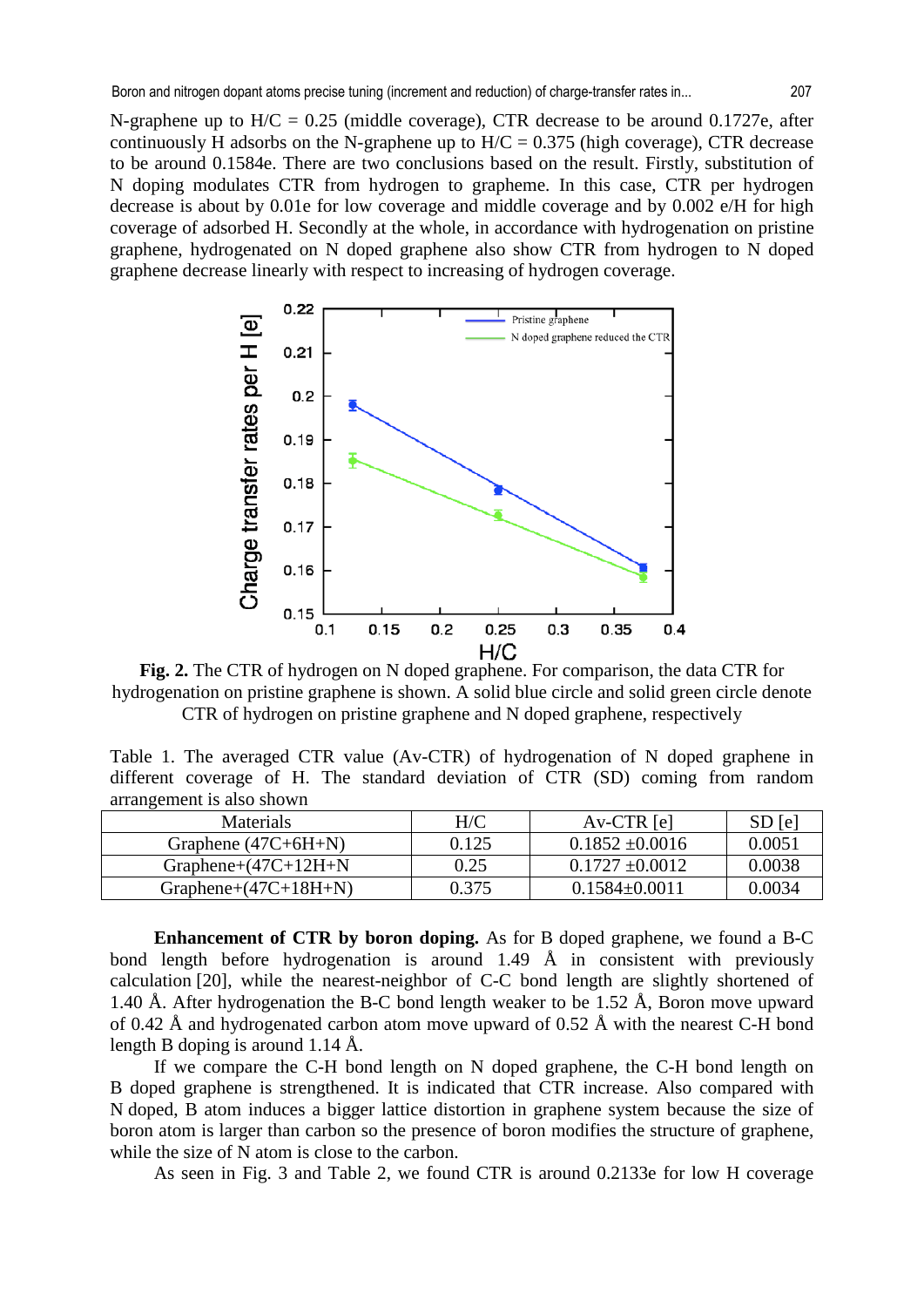(represented by  $H/C = 0.125$ ), when the more hydrogen are sequentially introduced into Bgraphene up to  $H/C = 0.25$  (middle coverage), CTR decrease to be around 0.1870e, after continuously H adsorbs on the B-graphene up to  $H/C = 0.375$  (high coverage), CTR decrease to be around 0.1703e. As a result, we could conclude that first, substitution of B doping modulates CTR from hydrogen to graphene, in this case, CTR per hydrogen increase is about by 0.02e/H for low coverage and by 0.01e/H for middle coverage and high coverage of adsorbed H. Secondly at the whole, in accordance with hydrogenation on pristine graphene, hydrogenated on B doped graphene also show CTR from hydrogen to B doped graphene decrease linearly with respect to increasing of hydrogen coverage.



**Fig. 3.** The CTR of hydrogen on B- doped graphene. For comparison, CTR for hydrogenation on pristine graphene is shown. A solid blue circle and solid red circle denote CTR of hydrogen on pristine graphene and B- doped graphene, respectively

|                           |  | Table 2. The averaged CTR value (av-CTR) of hydrogenation of B doped graphene in |  |  |  |
|---------------------------|--|----------------------------------------------------------------------------------|--|--|--|
|                           |  | different coverage of H. The standard deviation of CTR (SD) coming from random   |  |  |  |
| arrangement is also shown |  |                                                                                  |  |  |  |

| <b>Materials</b>        | H/C   | $Av-CTR$ [e]        | SD [e] |
|-------------------------|-------|---------------------|--------|
| Graphene $(47C+6H+B)$   | 0.125 | $0.2133 \pm 0.0016$ | 0.0049 |
| Graphene+ $(47C+12H+B)$ | 0.25  | $0.1870 \pm 0.0011$ | 0.0032 |
| Graphene+ $(47C+18H+B)$ | 0.375 | $0.1703 \pm 0.0012$ | 0.0038 |

The reduced and increased CTR by nitrogen and boron doping, which caused the different of electronic properties, would be important to meet the requirement of diverse engineering applications, such as in hydrogen storage application [22-24,33] and hydrogen molecule conversion system to NH3[34] effectively.

### **4. Conclusion**

The CTR of H atoms on B and N doped graphene has been investigated and discussed based on the DFT calculations. We provided a feasible way on how to increase and decrease CTR from hydrogen to doped graphene by introducing dopant such as boron and nitrogen. B doping enhances CTR, while N doping reduces CTR. The presence of a single substitution boron atom increases the CTR from hydrogen to graphene by 0.02e/H for low coverage and by 0.01e/H for middle coverage and high coverage of adsorbed H. While the presence of a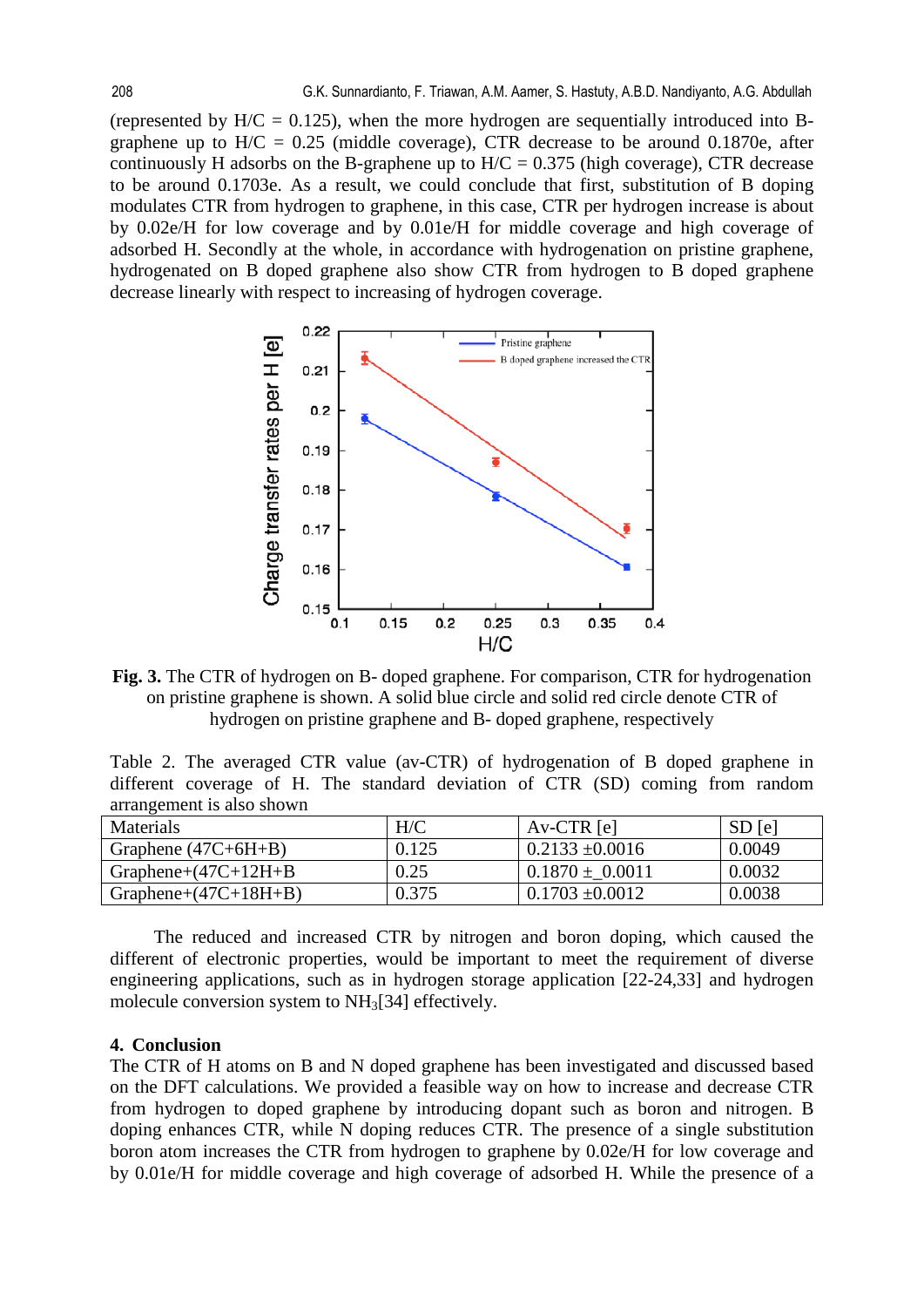single substitution nitrogen atom decreases the CTR from hydrogen to graphene by 0.01e for low and middle coverage and by 0.002 e/H for high coverage of adsorbed H. Those results indicated that the increment and reduction of CTR from hydrogen to graphene could be tuned by B and N substitutional dopant and its concentrations.

*Acknowledgements. The calculations were done in the computer centers of Faculty of Engineering and Technology, Sampoerna University and supported by supercomputer facilities of Graduate school of Engineering Science, Osaka University. GKS gratefully acknowledges to Prof. Koichi Kusakabe at Osaka University, Japan for his continuous support.*

## **References**

[1] Leenaerts O, Sahin H, Partoens B, Peeters FM. First-principles investigation of B- and Ndoped fluorographene. *Phys. Rev. B.* 2013;88: 035434.

[2] Han W, Bando Y, Kurashima K, Sato T. Boron-doped carbon nanotubes prepared through a substitution reaction. *Chemical Physics Letters*. 1999;299(5): 368-373.

[3] Zhou YG, Zu XT, Gao F, Nie JL, Xiao HY. Adsorption of hydrogen on boron-doped graphene: A first-principles prediction. *Journal of Applied Physics*. 2009;105(1): 014309.

[4] Kurita N. Molecular orbital calculations on lithium absorption in boron- or nitrogensubstituted disordered carbon. *Carbon.* 2000;38(1): 65-75.

[5] Endo M, Hayashi T, Hong SH, Enoki T, Dresselhaus MS. Scanning tunneling microscope study of boron-doped highly oriented pyrolytic graphite. *Journal of Applied Physics.*  2001;90(11): 5670-5674.

[6] Panchakarla LS, Subrahmanyam KS, Saha SK, Govindaraj A, Krishnamurthy HR, Waghmare UV, Rao CNR. Synthesis, structure, and properties of boron and nitrogen doped graphene. *Advanced Materials*. 2009;21(46): 4726-4730.

[7] Liu H, Liu Y, Zhu D. Chemical doping of graphene. *J. Mater. Chem.* 2011;21: 3335-3345. [8] Wu ZS, Ren W, Xu L, Li F, Cheng HM. Doped graphene sheets as anode materials with superhigh rate and large capacity for lithium ion batteries, *ACS Nano.* 2011;5(7): 5463-5471.

[9] Panchakarla LS, Subrahmanyam KS, Saha SK, Govindaraj A, Krishnamurthy HR, Waghmare UV, Rao CNR. Synthesis, structure, and properties of boron- and nitrogen-doped graphene. *Advanced Materials* 2009;21(46): 4726-4730.

[10] Carroll DL, Redlich P, Blase X, Charlier JC, Curran S, Ajayan PM, Roth S, Rühle M. Effects of nanodomain formation on the electronic structure of doped carbon nanotubes. *Phys. Rev. Lett.* 1998;81: 2332-2335.

[11] Endo M, Hayashi T, Hong SH, Enoki T, Dresselhaus MS. Scanning tunneling microscope study of boron-doped highly oriented pyrolytic graphite. *Journal of Applied Physics.* 2001;90(11): 5670-5674.

[12] Firlej L, Roszak S, Kuchta B, Pfeifer P, Wexler C. Enhanced hydrogen adsorption in boron substituted carbon nanospaces. *The Journal of Chemical Physics.* 2009;131(16): 164702.

[13] Lazar P, Zboril R, Pumera M, Otyepka M. Chemical nature of boron and nitrogen dopant atoms in graphene strongly influences its electronic properties. *Phys. Chem. Chem. Phys*. 2014;16: 14231-14235.

[14] Endo M, Kim C, Karaki T, Tamaki T, Nishimura Y, Matthews M, Brown SDM, Dresselhaus MS. Structural analysis of the b-doped mesophase pitch-based graphite fibers by raman spectroscopy. *Phys. Rev. B.* 1998;58: 8991-8996.

[15] Wang X, Li X, Zhang L, Yoon Y, Weber PK, Wang H, Guo J, Dai H. N-doping of graphene through electrothermal reactions with ammonia. *Science.* 2009;324(5928): 768-771.